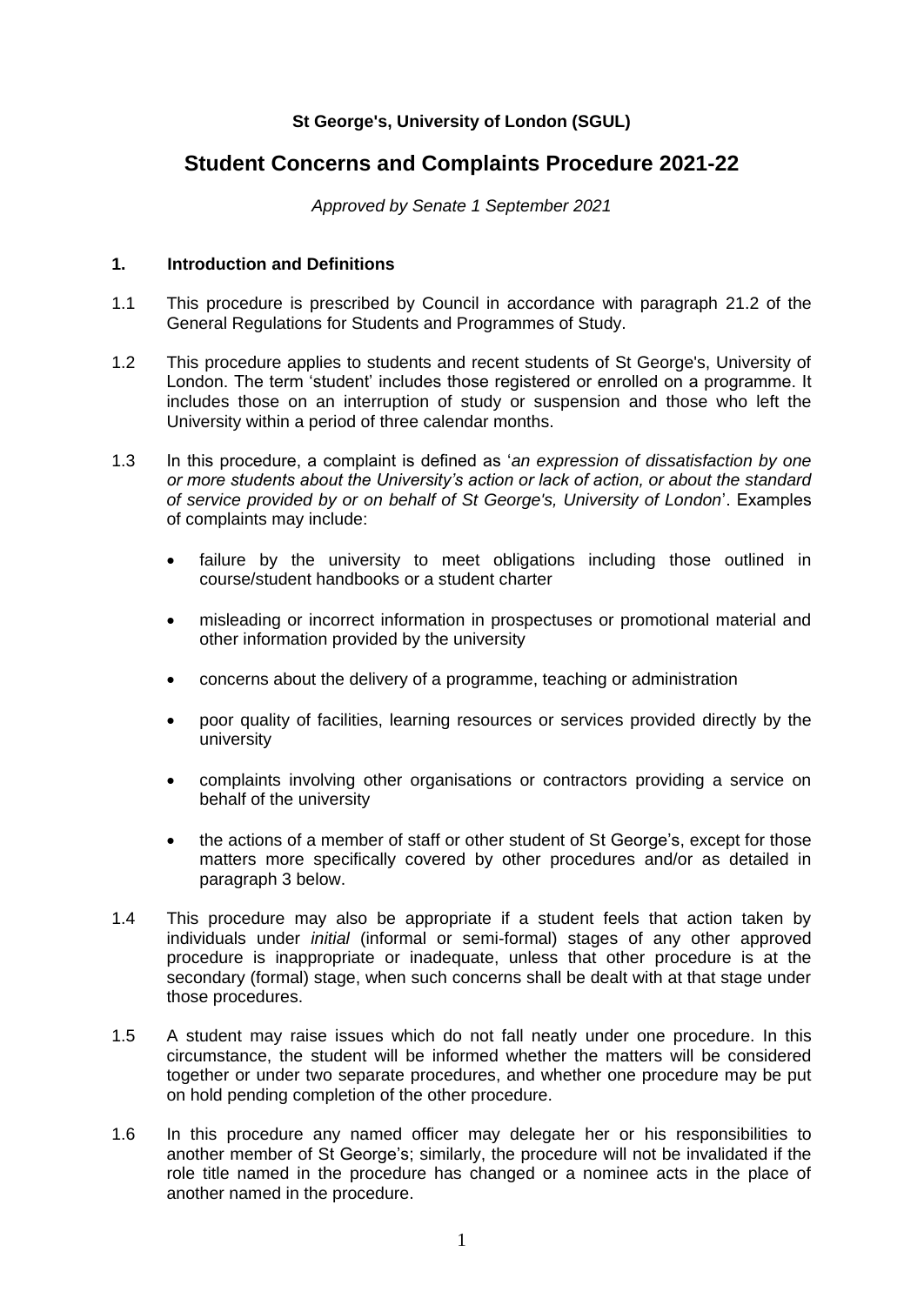- 1.7 The Academic Registrar or his/her nominee may reject any complaint which is frivolous (i.e. repetitive and burdensome), vexatious (i.e. brought with malicious intent), or lacking substance (i.e. unsupported by evidence).
- 1.8 Any doubt over the interpretation of these procedures or any matter on which these procedures are silent shall be determined by the Chair of Council.

### **2. Complaints about other St George's Students**

- 2.1 In the spirit of collegiality, students who wish to complain about the actions of another student are expected to make reasonable attempts to resolve personal disagreements and be able to demonstrate that they have done so in the first instance before bringing the matter as a complaint to the University (see paragraphs 3.4 and 5.4).
- 2.2 Where there are circumstances that make it difficult or inappropriate for student(s) to resolve complaints about another student, advice should be sought from a Personal Tutor, Students' Union Vice-President (Education and Welfare) or Students' Union Education & Welfare Support Officer in the first instance. The Student Life Centre maintain a list of contact details.
- 2.3 St George's reserve the right to refer a complaint back to students if such informal attempts have not been made and/or if advice regarding available sources of support has not been taken.
- 2.4 The Academic Registrar or his/her nominee shall, if he or she considers it appropriate, investigate the matter and take appropriate action, which may include dealing with the student complained about under another appropriate procedure.

#### **3. Matters Not Covered under the Student Complaints Procedure**

3.1 This procedure is not appropriate for dealing with 'appeals' against the decision of a committee of St George's taken under the formal stage of another procedure – this is provided for under the provisions of the appropriate procedure, and by the separate Student Appeals Procedure.

#### *3.2 Complaints from applicants for programmes of study*

This procedure does not apply to applicants to St George's. Applicants to St George's programmes who are dissatisfied with admission decisions may where circumstances allow, lodge a complaint under the Admissions Complaints Procedure. Complaints about admissions decisions should be addressed to the Senior Admissions Officer in the first instance at admissionscomplaints@sgul.ac.uk.

#### *3.3 Complaints about decisions of Boards of Examiners (Academic Appeals)*

Complaints about, and requests for review of Board of Examiners decisions are considered only on strictly limited grounds set out in paragraph 14 of the General Regulations for Students and Programmes of Study, and in accordance with the separate prescribed '*Academic Appeals Procedure'*.

#### *3.4 Complaints about Student Union Societies and Events*

St George's Students' Union operate separate policies for the regulation of student activities which fall under their jurisdiction (the '*Regulation for Complaints'* and *'Regulation for Discipline*' Policies). Such matters should be referred to the Students'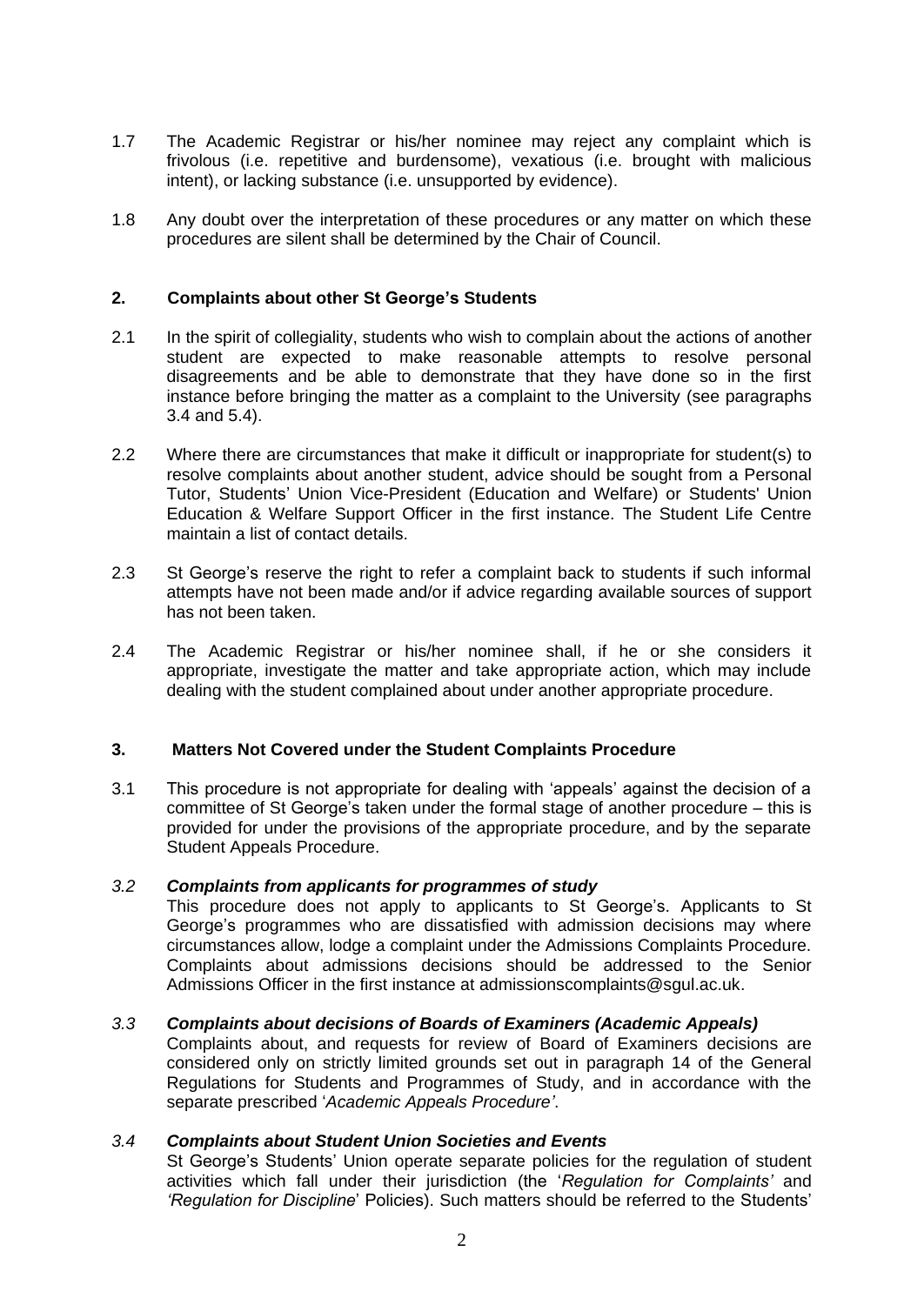Union President or to another Senior Officer of the Students' Union if the complaint relates specifically to the conduct of the President.

### **4. Disclosure and Confidentiality**

- 4.1 St. George's will deal with complaints discreetly, sensitively and in confidence wherever possible and only give people the information that is required to investigate and resolve the complaint properly. Where a complainant wishes to remain anonymous (i.e. through redaction or anonymisation of a report), St George's will endeavour to comply with this request but there may be circumstances in which a complaint cannot be taken forward anonymously.
- 4.2 The outcome of the Procedure will be communicated to anyone who has been deemed the subject of the complaint by the Student Conduct and Compliance Team, following the issue of the decision to the student.

### **5. Advice and Support**

- 5.1 The Academic Registrar or his/her nominee is responsible for providing guidance to students and staff on the operation of the Student Concerns and Complaints Procedure. If this is not appropriate, a trained member of staff may provide guidance on the operation of this procedure.
- 5.2 The President or Vice-President (Education and Welfare) of the Students' Union will provide advice and guidance to students about raising concerns informally or formally. Students' Union Officers are able to assist students putting their concerns in writing and by suggesting evidence to include that substantiates their concerns. Students' Union Officers are also able to accompany students in a supportive capacity to meetings under the informal or formal stages of the Student Concerns and Complaints Procedure. Initial discussions with the Students' Union Officers of St George's will be treated as confidential and further action shall not be taken without the express permission of the complainant.
- 5.3 In instances where students wish to bring a complaint about the general standard or delivery of teaching or project supervision to attention of their Course Team, students should approach their Student Year Representatives without delay who are able to raise concerns though the appropriate Course Management Committee (see paragraph 7.3).
- 5.4 Where complaints relate to matters of discrimination, harassment or bullying from staff or other students, students may wish to seek guidance from a Personal Tutor, Students' Union Education & Welfare Support Officer or the Students' Union Vice-President (Education and Welfare). Reports of harassment and/or bullying by other students of St George's will be considered under this Procedure in accordance with the principles set out in the 'Dignity at Study Policy'. A review of any complaint involving assault or sexual assault will be conducted in accordance with the principles outlined in the 'Assault and Sexual Assault Policy' which provides a framework under which St. George's will review complaints of this nature and details of the support available to both parties.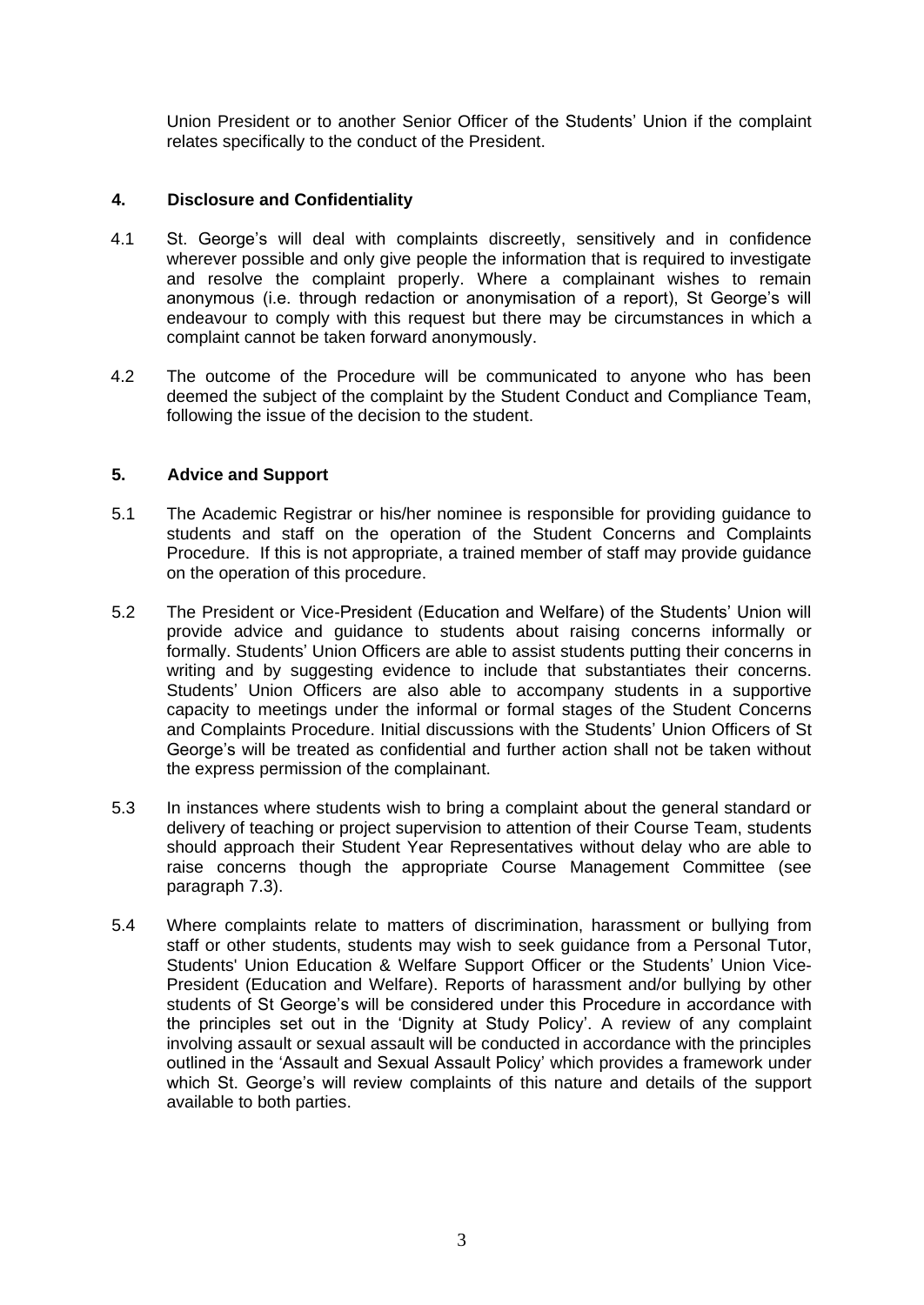### **6. Behavioural Expectations**

- 6.1 Where students wish to bring a group concern, petition or complaint to the University, the complainants should nominate a spokesperson for the group with whom the University will address all correspondence under the Procedure. The spokesperson is responsible for consulting with the other complainants to represent the shared views of the group and is responsible for communicating the outcome of the complaint to the other complainants.
- 6.2 St George's will not allow the victimisation of complainants or their unfavourable treatment.
- 6.3 St George's recognises that complaints may be brought with mischievous or malicious intent, and that this intent may provide grounds for disciplinary action against individuals which may include suspension or expulsion.
- 6.4 In instances where complaints are raised anonymously, complainants should be aware that fair and effective investigation may be limited and may result in it not being possible to take action. St George's encourages complainants to give their name.
- 6.5 Complaints made to the University through a third party must be authorised in writing by the student complainant before any action can be taken in response.
- 6.6 Students are advised to respond to all communication from the University (verbal and written) directly and not normally through a third party except in exceptional circumstances where diagnosed disability reasonably prevents them from being able to do so.
- 6.7 Students are responsible for their own behaviour and that of any supporter or representative appointed by them to present their complaint to the University. Abusive or disrespectful behaviour towards University staff will not be tolerated under any circumstances and may result in internal procedures being brought to a close.

# **7. Initial Stage: Raising Concerns Informally or Semi-Formally**

- 7.1 As far as practicable, complaints should be handled at an informal or semi-formal level in order to resolve problems quickly and simply with the minimum of disruption to the individuals and St Georges main activities.
- 7.2 Staff and students are encouraged to retain notes from discussions at the informal and semi-formal stage of the procedures and record resolutions achieved at these stages.
- 7.3 Where a concern is raised about the general standard or delivery of teaching, students should approach their Student Representative in the first instance. Provision is made by each programme of study for student representation on the committee responsible for that programme of study. The Students' Union hold a list of elected Student Representatives.
- 7.4 Some matters, such as the failure of a teacher to attend a scheduled teaching session, will be dealt with at a semi-formal level by a designated member of staff. In this example, a "*Teacher Attendance Form*" (obtainable from the Registry or Students' Union Offices) should be completed by one student from the group concerned and returned to the member of the administrative staff named on the form.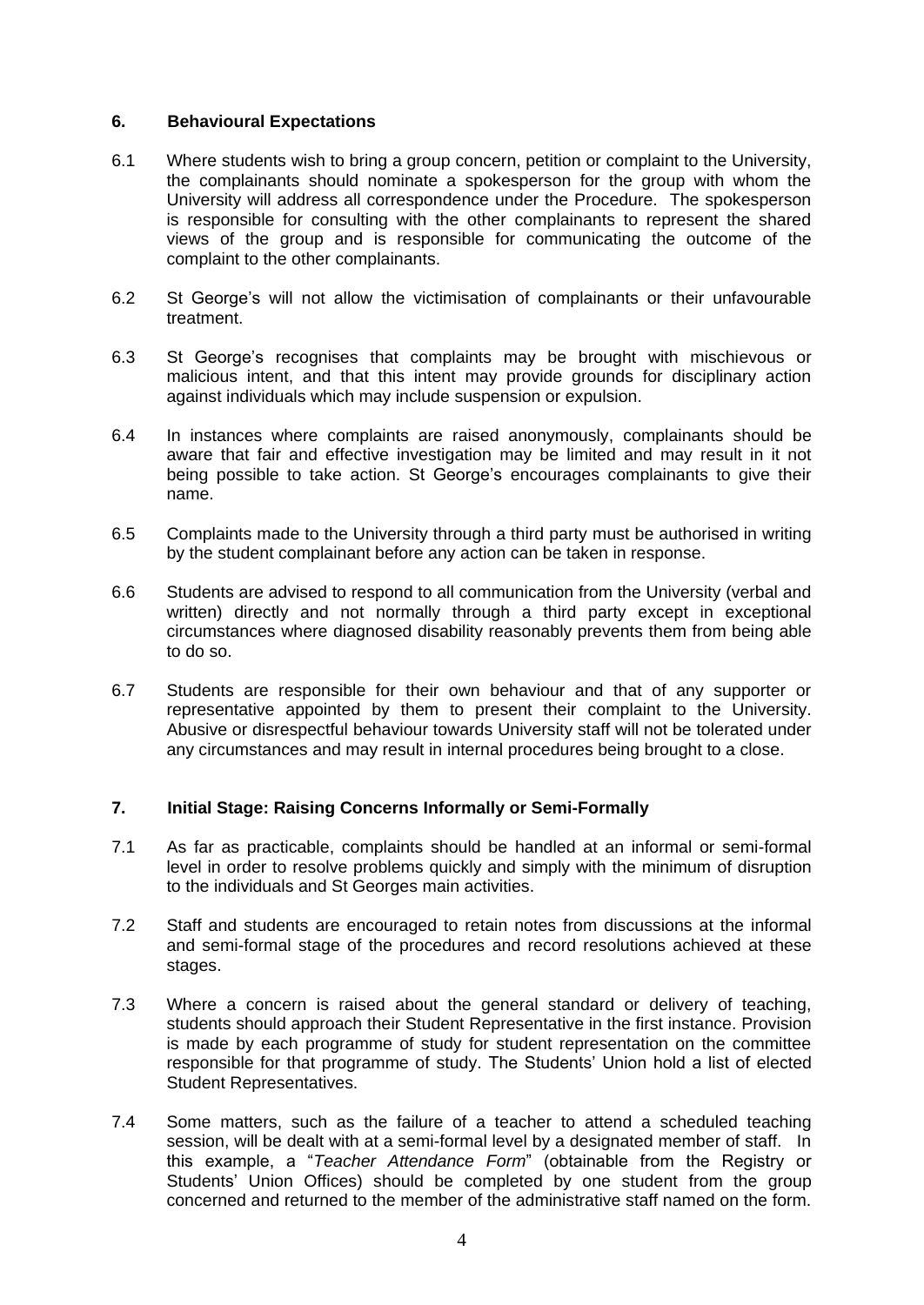Normally this member of staff will handle the complaint and steps will be taken as far as possible to arrange for the teaching to be delivered on an alternative date or other action as appropriate. Students may also wish to use the "*Educational Incident Form*" to notify St George's of issues arising in the clinical setting which affect their educational experience.

- 7.5 It is also possible for notification to be sent to the Academic Registrar for investigation and possible semi-formal action. In such cases, the Chair of the Quality Assurance and Enhancement Committee shall be informed of the complaint and, in consultation with the Committee if necessary, shall ensure that where the complaint is believed to be legitimate the steps taken to address it are appropriate and effective.
- 7.6 Students who wish to complain about a member of staff with regard to a specific action, behaviour or the performance of his or her professional duties in teaching, research, administration or a support role or about any aspect of a course or of St George's provision and facilities are advised in the first instance, to seek the advice of the President or Vice-President (Education and Welfare) of the Students' Union, who shall, if they consider it appropriate, suggest the member of staff to whom the matter should be referred for action.
- 7.7 Subject to the advice of the Student Officers of St George's (see paragraph 7.6 above) and depending on the nature of the complaint, the complainant might approach directly the person who is the subject of, or responsible for the area of the complaint, or alternatively his or her Head of Department or Division, a Personal Tutor, a Dean, the Chair of the Research Degrees Committee or the Academic Registrar or other member of St George's academic or administrative staff for help and advice in resolving the problem.

### **8. Secondary Stage: Raising Complaints Formally**

- 8.1 Formal complaints must be submitted in writing to the Academic Registrar normally within three calendar months of the incident complained of. An extension to this timeframe may exceptionally be permitted at the discretion of the Principal.
- 8.2 Where a complaint cannot be resolved at the informal or semi-formal stages (paragraph 7), a student may make a formal complaint to the University. Unless circumstances are deemed to be exceptional, the University will not progress a formal complaint without evidence that the concern was raised earlier in accordance using the informal or semi-formal stage of this Procedure.
- 8.3 Formal complaints shall be made in writing using the "*Student Complaints Form"* and shall include a short, focused written statement of the nature and subject of the complaint and reasoning for why the matter could not be resolved under the informal or semi-formal procedures. All evidence on which the complaint is based must be submitted alongside the "*Student Complaints Form"* at the time the complaint is lodged. Complaints will not be progressed at the formal stage without a '*Student Complaints Form'* being completed as this ensures that all relevant information relating to the complaint is captured in one place and that all necessary steps at the informal/semi-formal stage have been completed.
- 8.4 If the Academic Registrar or his/her nominee considers that a formal complaint is vexatious (i.e. brought with malicious intent), or frivolous (i.e. repetitive or burdensome), he or she may, either before or after appointing an Investigating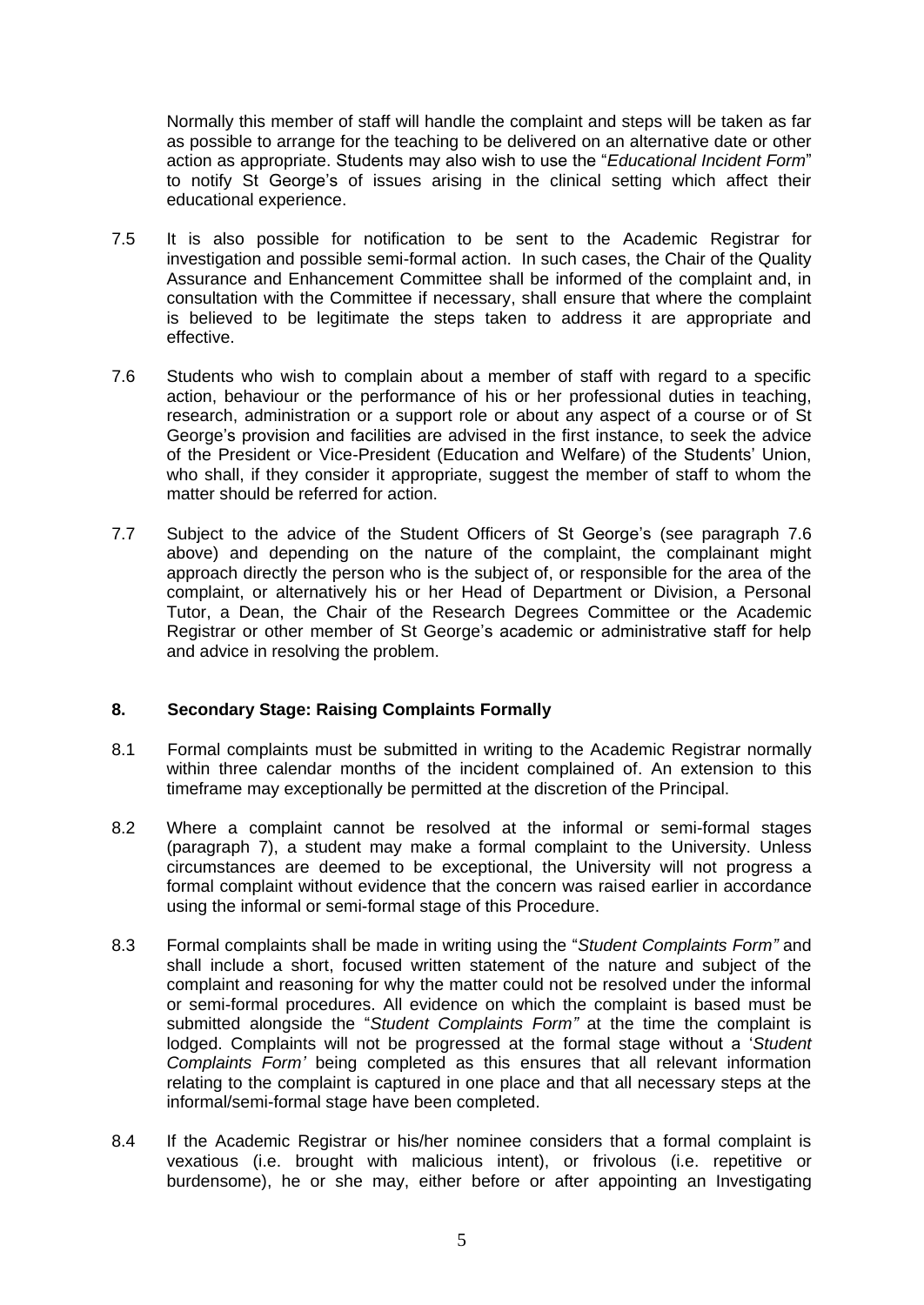Officer, reject the complaint with reasons given in writing. Appeals of this decision may be made in accordance with paragraphs 9.2, 9.3 and 9.4 of this Procedure.

- 8.5 On receipt of a formal complaint, the Academic Registrar or his or her nominee shall firstly acknowledge receipt of the complaint in writing and record the acknowledgement and secondly should appoint a senior member or officer of St George's previously unconnected with the case (the Investigating Officer). The Investigating Officer will be asked to confirm they have no conflicts of interests in the case. The Academic Registrar or their nominee, shall act as Clerk in this matter.
- 8.6 The Investigating Officer shall refer to and conduct his/her investigation in accordance with the "*Investigating Officer Protocol*". Save in exceptional circumstances, the Investigating Officer shall, within 15 working days of his or her appointment, prepare a detailed report for the Principal or his or her nominee on the circumstances with a recommendation for further action. A copy of the report shall normally be sent to the complainant, although the rights of any third party shall be protected, for example through anonymising of personal details. The Academic Registrar or his/her nominee should ensure that a 'delivery' or 'read' receipt is recorded.
- 8.7 The Principal or his/her nominee shall decide whether any further action is required under the terms of St George's disciplinary arrangements for staff or such other regulations that may be appropriate. The Principal or his/her nominee may delegate authority to take any action required to deal with a complaint to a senior officer of St George's, but in this case shall inform the complainant that this has been done. The Principal, his or her nominee, or the senior officer subsequently nominated to deal with the complaint shall, through the Academic Registrar or his/her nominee, inform the complainant in writing in general terms of the steps taken by St George's to address the complaint, including any appropriate remedial action. This shall normally be done within one month of the formal complaint being made. If a complaint cannot be investigated within this time, the complainant will be notified of that fact.
- 8.8 Where a formal complaint is found to be justified or partially justified but the student remains dissatisfied with the outcome or the student does not bring an appeal within the required timescale, a Completion of Procedures letter will be issued on the student's request. The Completion of Procedures letter will indicate how to make a complaint to the Office of the Independent Adjudicator (OIAHE), and details are also available on the OIAHE's website [\(www.oiahe.org.uk\)](http://www.oiahe.org.uk/).

### **9. Appeal Stage**

- 9.1 A complainant who is not satisfied with the action taken and/or decision taken by the Principal or his/her nominee under the formal procedures (paragraph 8 above) may request the Chair of Council or his/her nominee to review the case and establish a Complaints Appeal Committee, if one or more of the grounds specified in paragraph 9.4 below apply.
- 9.2 A complainant may also make such a request if no action is taken under the formal procedures within three months of the complaint having been made.
- 9.3 Requests shall be in writing and addressed to the Director of Governance, Legal and Assurance Services within 10 working days of receipt of notification of the steps taken under the formal procedures. The Director of Governance, Legal and Assurance Services or his/her nominee shall act as Clerk for the appeal.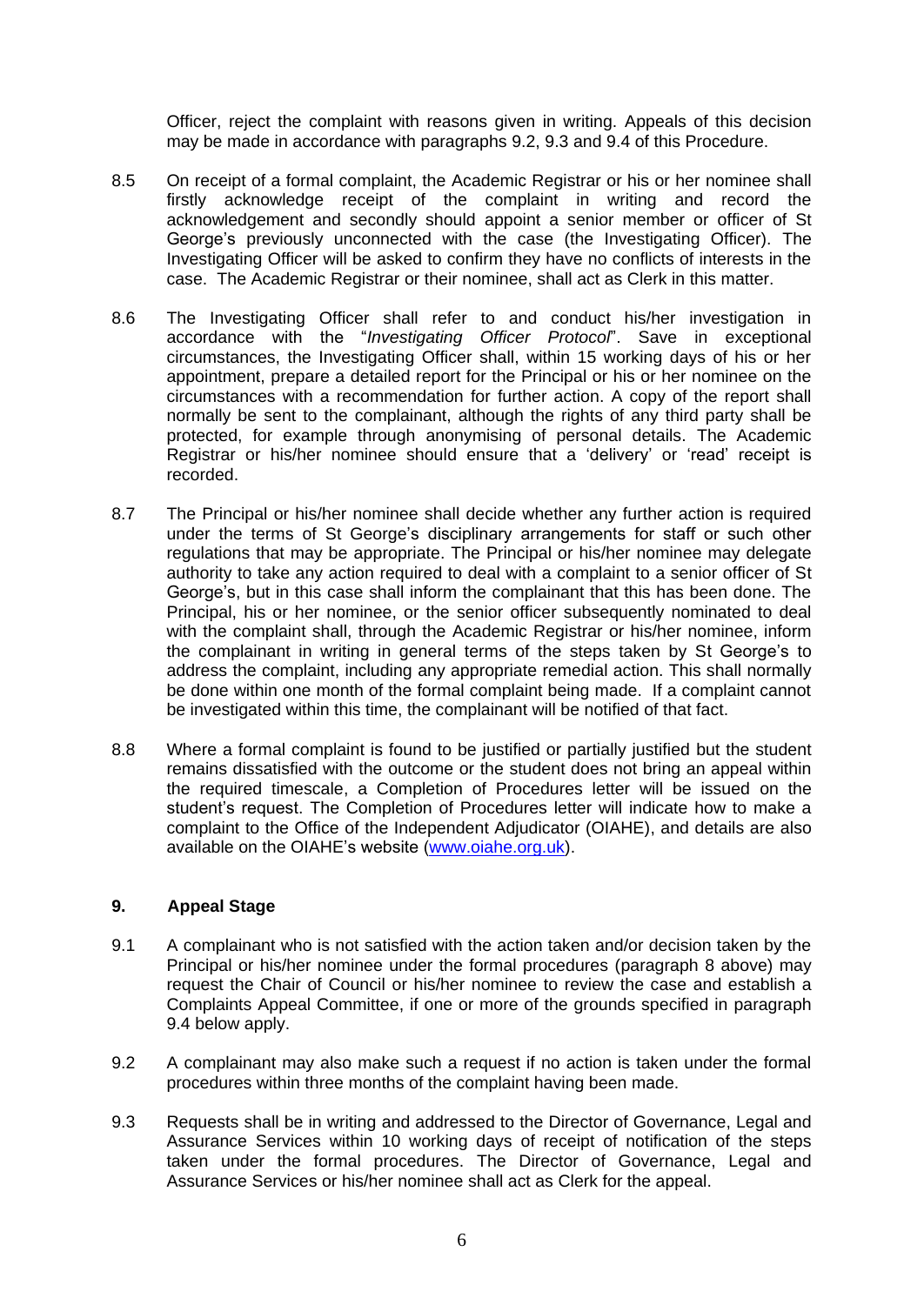- 9.4 The Chair of Council or his/her nominee shall establish a Complaints Appeal Committee if she or he considers that one or more of the following grounds applies:
	- a) there is relevant and substantial new evidence available which could not reasonably have been brought to the attention of the Investigating Officer or Principal at an earlier stage
	- b) there has been a procedural irregularity during the operation of the earlier stage of this Procedure of sufficient weight to suggest that the outcome would not have been the same had it not occurred;
	- c) the decision of the Principal or his/her nominee was manifestly unreasonable.
- 9.5 In exceptional circumstances, the Chair of Council or his/her nominee may decide to refer the complaint back to the secondary formal stage of the procedure where it is considered that further investigation of the complaint is required. It may be necessary for this process to be put on hold in line with paragraph 1.5 where another procedure is already in operation.
- 9.6 Any action taken by the Chair of Council or his/her nominee shall be delayed if necessary by the exigencies of the complainant's course timetable such that the complainant is enabled to make appropriate and comprehensive representations.
- 9.7 The Chair of Council or his/her nominee may, if she or he believes the circumstances warrant it, appoint a Complaints Appeal Committee to investigate the original complaint and the action taken under the formal procedures, and to determine whether remedial action is justified.
- 9.8 The Director of Governance, Legal and Assurance Services or his/her nominee shall notify the complainant and the Academic Registrar in writing of the Chair of Council or his/her nominee's decision, giving reasons where it has been decided that no Complaints Appeal Committee shall be appointed.
- 9.9 If the Chair of Council or his/her nominee decides not to appoint a Complaints Appeal Committee, the Academic Registrar or his/her nominee shall advise the student in writing of this decision and shall issue a Completion of Procedures (CoP) letter, usually within 20 working days of the receipt of the appeal.
- 9.10 A Complaints Appeal Committee shall consist of:
	- (i) A member of the Council not being a person employed by St George's who shall be appointed to the Chair;
	- (ii) a second member of the Council who may or may not be a person employed by St George's:
	- (iii) a member of Academic Staff not being a member of the Council and not previously concerned with the complaint who shall be appointed by the Chair of the Senate under powers delegated by Senate.

The Director of Governance, Legal and Assurance Services or his/her nominee shall be clerk to the Committee.

9.11 The clerk to the Committee shall notify the complainant and the person originally complained against (or relevant officer of St George's where a complaint is about provision of a facility or service) – hereafter called the parties – of the nature of the complaint, the identity of the Committee members and the date of the proposed hearing. Both parties shall be allowed at least 10 working days in which to prepare their case. All information on which the parties intend to rely must be made available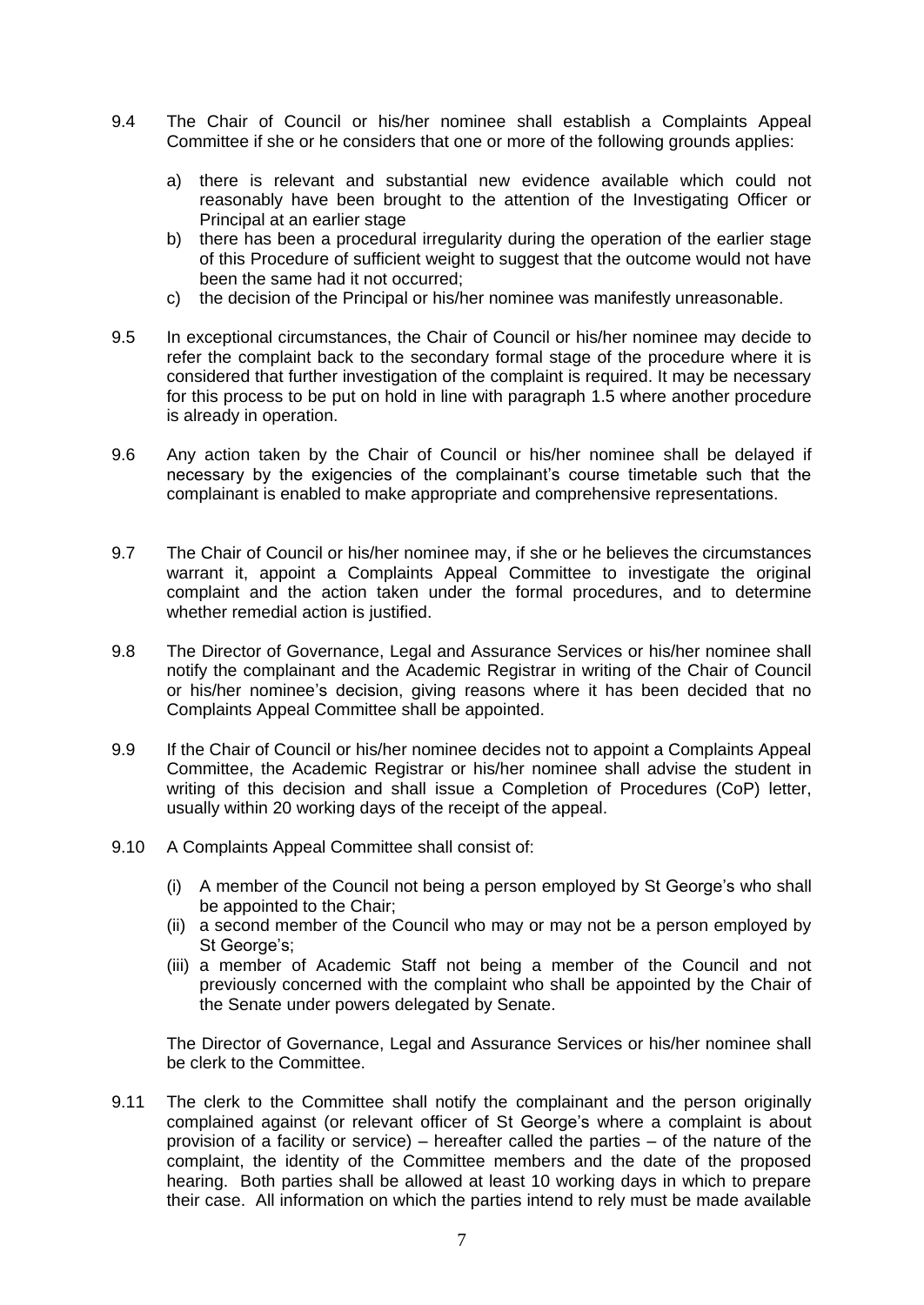to the other party and to the members of the Committee at least 5 working days before the date set for the hearing.

- 9.12 The parties will be required to attend the hearing either in person or remotely. If either party fails to attend without reasonable explanation, the Committee may consider the case in their absence. The Chair will have discretion as to what constitutes a 'reasonable explanation'.
- 9.13 The parties shall each have the right to be accompanied by a friend, relative, colleague, Students' Union officer or other representative. Members of staff, students and others relevant to the case may be asked to give evidence to the hearing by either party. The Committee may also call upon other persons (whether or not a current member of St George's) to provide advice on specific aspects of the case in writing or in person.
- 9.14 The Complaints Appeal Committee hearing shall be conducted as a formal committee rather than as a quasi-judicial hearing. The Committee members shall take the leading role in asking questions and the Chair shall have discretion to allow flexibility in procedures aimed at ensuring that all parties are able to present their arguments and evidence, and the Committee members have a full and fair understanding of these. The detailed procedure for the hearing shall be at the discretion of the Chair, but shall include provision for: an initial private meeting of the Committee members, explaining the procedures to be followed; introducing those present and their role; explaining the powers of the Committee; allowing each party to make a statement and call witnesses; other persons (as referred to in paragraph 9.11) to make a statement; questions to be asked of the parties, witnesses and other persons by Committee members; discretion by the Chair to allow reciprocal questioning by the parties. The meeting will be held either in person or remotely.
- 9.15 At the conclusion of the presentation of statements and evidence, all persons except members of the Committee shall withdraw, except that the clerk to the Committee may attend to give procedural advice, which will be recorded in the Committee's report. The members of the Complaints Appeal Committee shall deliberate on their conclusions and shall produce a written report, giving reasons for any decisions, including any appropriate remedial action or any recommendations to Council for further action under St George's disciplinary arrangements for staff or students. This shall be sent in writing to the parties and the Academic Registrar within 10 working days of the date on which the Committee met, and also to the Chair of Council for formal report to the next meeting of Council.
- 9.16 The decision of the Complaints Appeal Committee on behalf of the Council, including any action taken by Council on any recommendations of the Complaints Appeal Committee, shall be final and shall conclude St George's internal Complaints Procedure. The Director of Governance, Legal and Assurance Services or his/her nominee shall issue a Completion of Procedures (CoP) letter within 10 working days of this decision being taken.
- 9.17 The Complaints Appeal Committee shall normally reach its decision within three months of the application to the Director of Governance, Legal and Assurance Services.

#### **10 Record Keeping**

10.1 The University is committed to continuous improvement and constructive handling of any complaints, taking reasonable action to ensure that similar situations do not re-